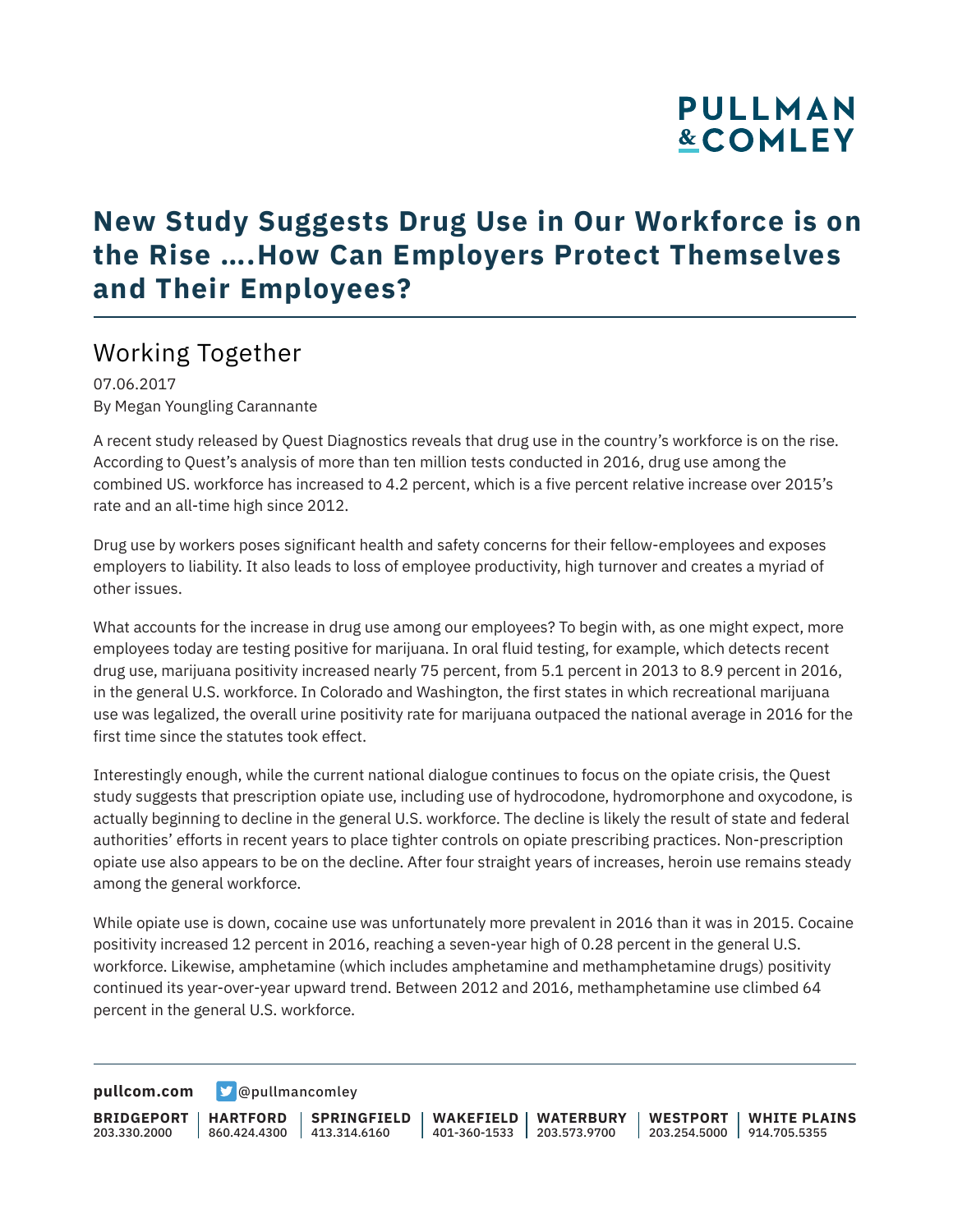# **PULLMAN &COMLEY**

### New Study Suggests Drug Use in Our Workforce is on the Rise ….How Can Employers Protect Themselves and Their Employees?

*What should employers in Connecticut do to address the increasing presence of drugs in the workplace, and protect themselves and their employees?*

#### **(1) Understand Applicable Laws**

First and foremost, an employer must ensure it understands the various legal requirements it must comply with when dealing with drug use and abuse by employees (this includes both legal and illegal drugs). An employee using medical marijuana during non-work time may, for example, be entitled to certain legal protections under Connecticut's medical marijuana statute. While an employee is not permitted to report to work under the influence of marijuana even if that marijuana is medically indicated, an employer may not discipline, terminate or discriminate against an employee solely because he/she is a qualified medical marijuana patient or because he/she (if he/she is such a patient) fails a drug test.

#### **(2) Draft and Disseminate a Comprehensive Policy**

We also recommend that employers draft and disseminate a clear and comprehensive drug-free workplace policy. The policy should address the proper and prohibited uses of prescription drugs and illegal drugs and the employer's drug testing procedures. The best way to inform employees of an employer's expectations is to articulate them and have employees acknowledge them in writing. Having a strongly worded policy also provides a first line of defense in the event of litigation.

#### **(3) Ensure That Drug Testing Complies with Applicable Law**

If an employer is drug testing prospective or current employees, it must confirm it is drug testing properly and as permitted by law. Private employers, for example, must comply with Connecticut's drug testing statute, Connecticut General Statutes §31-51t *et seq.*, when conducting urinalysis drug testing. That statute requires employers conducting pre-employment and post-employment testing to follow certain rules and provides a right of action to an employee if those rules are not followed.

#### **(4) Train HR Professionals, Managers and Supervisors, and Document Everything**

The employer should also train its supervisors and managers regarding the requirements of its policy and how to recognize when their employees are under the influence of drugs at work. To the extent a supervisor or manager suspects drug use or abuse, they should document everything they observe.

#### **(5) Be Supportive and Consistent and Act In a Measured Way When Enforcing the Policy**

Finally, employers should be sensitive to the difficulties employees face when abusing substances and encourage them to seek help. Employers should also engage in an interactive process with the employee and his/her health care professionals when appropriate. Employers may also find it beneficial to offer an